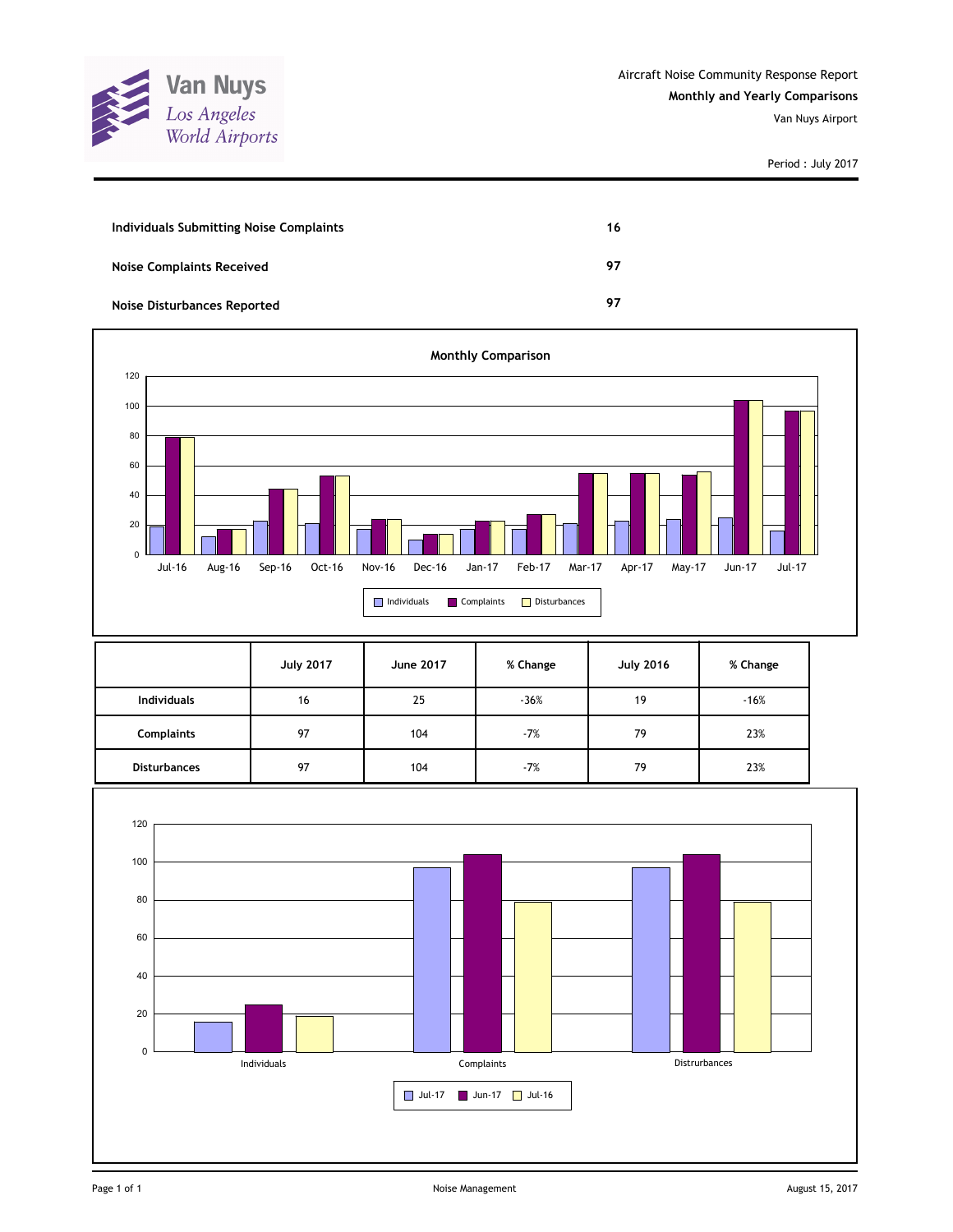

|                     | Day<br>(7:00 am - 7:00 pm) | Evening<br>$(7:00 \text{ pm} - 10:00 \text{ pm})$ | Night<br>$(10:00 \text{ pm} - 7:00 \text{ am})$ |
|---------------------|----------------------------|---------------------------------------------------|-------------------------------------------------|
| <b>Complaints</b>   | 21                         | 18                                                | 58                                              |
| <b>Disturbances</b> | 26                         | 4                                                 | 67                                              |



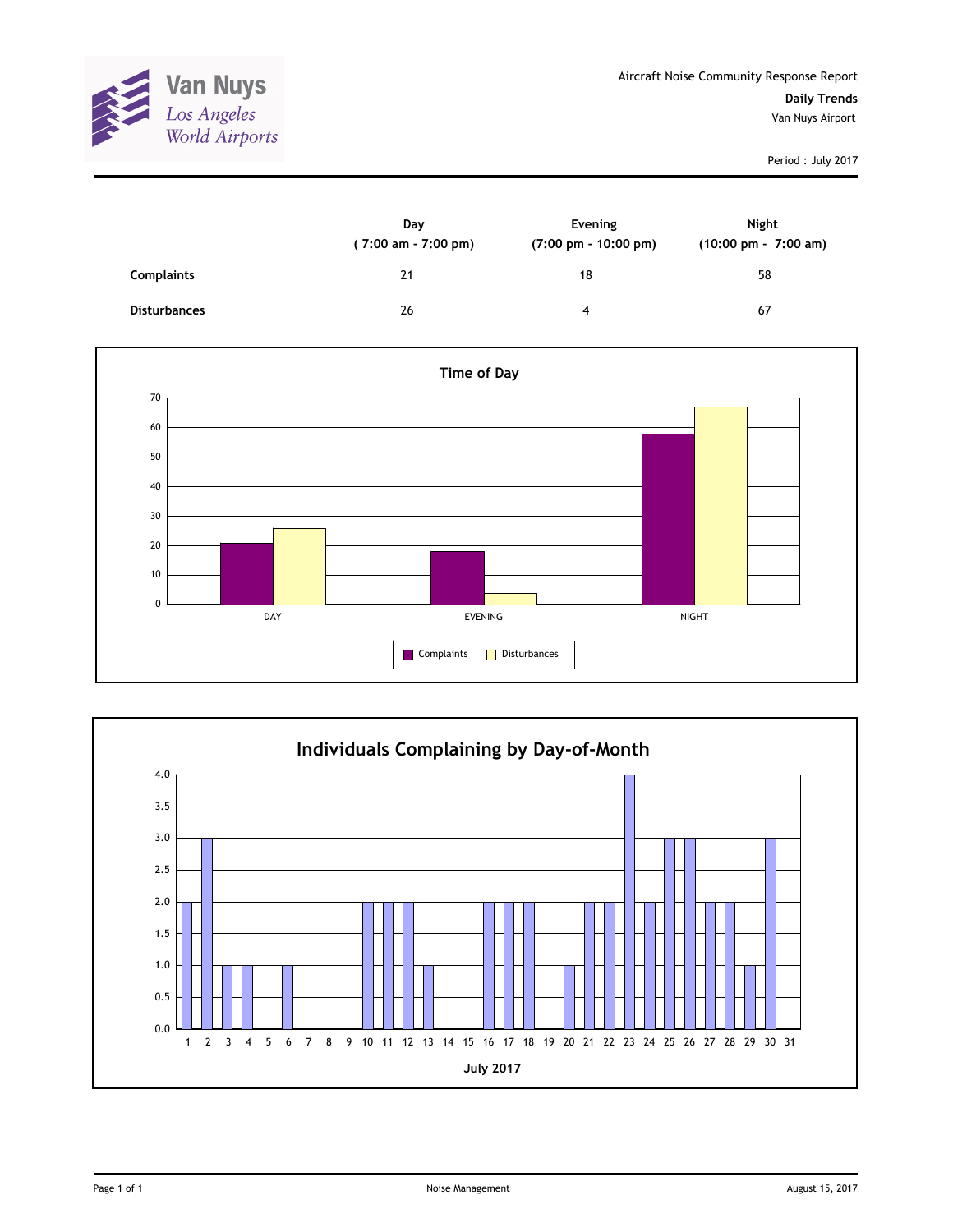**Van Nuys**<br>*Los Angeles*<br>*World Airports* AND A

Aircraft Noise Community Response Report **Complaint Distribution by City and Complainant**

Van Nuys Airport

Period : July 2017

| City               | Individuals    | <b>Complaints</b> | Percentage of Complaints**                                                                                              |           |
|--------------------|----------------|-------------------|-------------------------------------------------------------------------------------------------------------------------|-----------|
| <b>Culver City</b> |                | 1                 | $1\%$                                                                                                                   |           |
| Granada Hills      |                | $\overline{2}$    | 2%                                                                                                                      |           |
| Inglewood          |                | 9                 | $9\%$                                                                                                                   |           |
| Lake Balboa        | $\overline{2}$ | 6                 | $6\%$<br><b>Service Service</b>                                                                                         |           |
| North Hills        | $\overline{2}$ | 9                 | $9\%$<br>and the state of the state of the state of the state of the state of the state of the state of the state of th |           |
| Pacioma            | 1              | 1                 | $1\%$                                                                                                                   |           |
| Redondo Beach      | 1              | 1                 | $1\%$                                                                                                                   |           |
| Sherman Oaks       | 3              | 20                | 21%                                                                                                                     |           |
| Simi Valley        |                | 1                 | $1\%$                                                                                                                   |           |
| Van Nuys           | 3              | 47                | 48%                                                                                                                     |           |
| <b>TOTAL</b>       | 16             | 97                | 0<br>20<br>40<br>50<br>10<br>30<br>60<br>70<br>80                                                                       | 100<br>90 |

| <b>Individuals</b>                      | <b>Complaints</b> | Percentage of Complaints**                        |           |
|-----------------------------------------|-------------------|---------------------------------------------------|-----------|
|                                         |                   |                                                   |           |
| *One Individual (Van Nuys)              | 41                | 42%                                               |           |
| *One Individual (Sherman Oaks)          | 18                | 19%                                               |           |
| *One Individual (Inglewood)             | 9                 | $9\%$                                             |           |
| *One Individual (North Hills)           | 6                 | $6\%$                                             |           |
| Individuals Reporting 2 To 5 Complaints | 16                | 16%                                               |           |
| Individuals Reporting One Complaint     | 7                 | 7%                                                |           |
| <b>TOTAL</b><br>Individuals: 16         | 97                | 0<br>80<br>20<br>30<br>40<br>50<br>70<br>10<br>60 | 90<br>100 |

\* One individual reporting 6 or more complaints shown by city.

\*\* All percentages are rounded to the nearest whole number.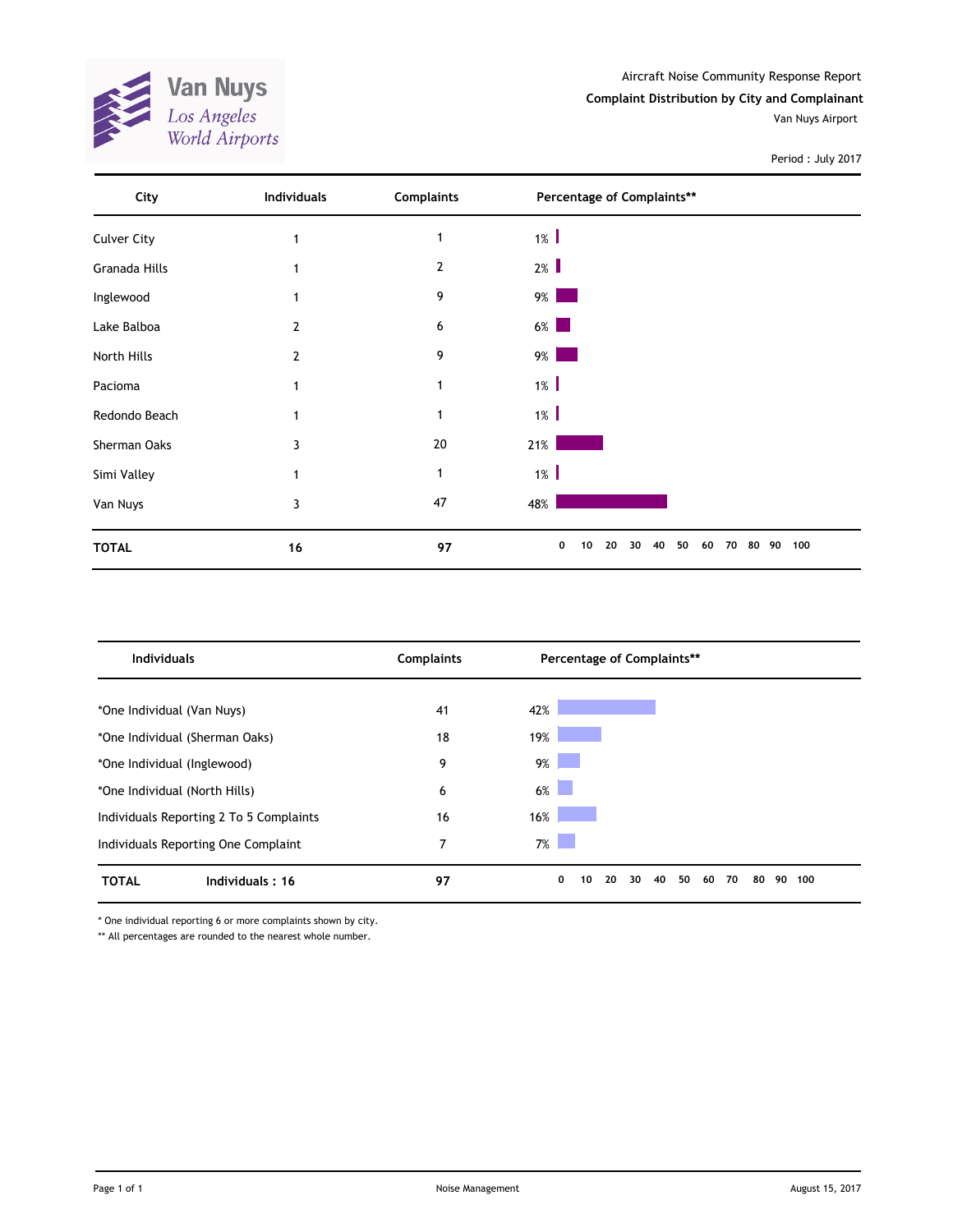

| Type of Disturbance*     | <b>Number of Complaints</b> |
|--------------------------|-----------------------------|
| Flying over home         | 14                          |
| Frequency of flights     | 3                           |
| Late night/early morning | 58                          |
| Low flying               | 1                           |
| Other                    | $\overline{2}$              |
| Unusually loud           | 18                          |
| Vibration/rumbling       | 1                           |
| TOTAL                    | 97                          |
|                          |                             |



Note: \* As reported by complainant.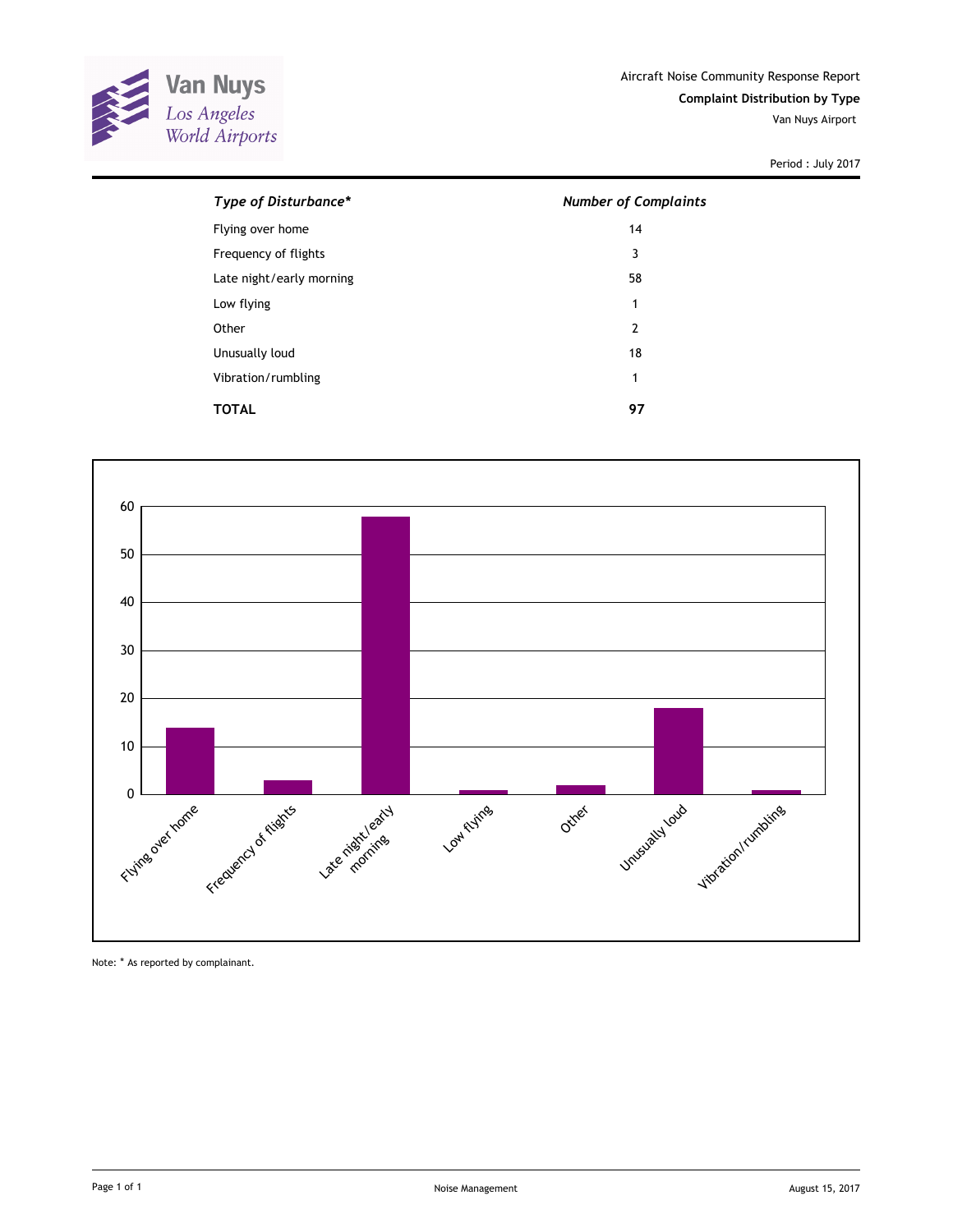

| Contact   |         | <b>Disturbance</b> |           |             |                  |                                                                                                |  |  |  |
|-----------|---------|--------------------|-----------|-------------|------------------|------------------------------------------------------------------------------------------------|--|--|--|
| Date      | Time    | Date               | Time      | City        | Disturbance**    | <b>Findings</b>                                                                                |  |  |  |
| 7/04/2017 | 7:39 pm | 7/04/2017          | $7:36$ pm | Lake Balboa | Flying over home | The aircraft you reported on Tuesday, July 4, 2017 at 19:36 was a vintage military single      |  |  |  |
|           |         |                    |           |             |                  | radial engine propeller driven AT6F Texan that departed Van Nuys Airport (VNY) from            |  |  |  |
|           |         |                    |           |             |                  | runway 16R under the control and direction of Federal Aviation Administration (FAA) Air        |  |  |  |
|           |         |                    |           |             |                  | Traffic Controllers (ATC). Additionally, please refer to the Noise Management "quick facts"    |  |  |  |
|           |         |                    |           |             |                  | for a brief list of enforcement and regulatory actions VNY "can" and "cannot do," related      |  |  |  |
|           |         |                    |           |             |                  | to FAA regulations and local City Ordinances. The quick facts may be found online under        |  |  |  |
|           |         |                    |           |             |                  | the "Noise Management - Quick Facts" link at www.lawa.org/VNYNoise/. Lastly, airports          |  |  |  |
|           |         |                    |           |             |                  | do not have jurisdiction on aircraft in flight. The FAA has ultimate authority over aircraft   |  |  |  |
|           |         |                    |           |             |                  | flight patterns and regulates virtually all aviation activity with the major emphasis on       |  |  |  |
|           |         |                    |           |             |                  | safety. The FAA may be contacted by writing to FAA Western-Pacific Region, P.O. Box            |  |  |  |
|           |         |                    |           |             |                  | 92007, Los Angeles, CA 90009 for further information.                                          |  |  |  |
| 7/10/2017 | 4:54 pm | 7/10/2017          | $4:54$ pm | Inglewood   | Flying over home | The aircraft noise concern that you are referring to on Monday, July10, 2017 at 16:54 is       |  |  |  |
|           |         |                    |           |             |                  | not associated with Van Nuys Airport (VNY) operations and is most likely associated with       |  |  |  |
|           |         |                    |           |             |                  | LAX operations. For future reference, please use the LAX WebTrak Site at                       |  |  |  |
|           |         |                    |           |             |                  | http://webtrak.bksv.com/lax or call the LAX Noise Complaint Line (424) 64-NOISE.               |  |  |  |
| 7/11/2017 | 7:08 am | 7/11/2017          | 7:05 am   | North Hills | Other            | Our investigation shows that the aircraft you reported on Tuesday, July 11, 2017 at            |  |  |  |
|           |         |                    |           |             |                  | 07:05 was a Cessna C172 that conducted a go-around operation for safety concerns               |  |  |  |
|           |         |                    |           |             |                  | during final approach to land at VNY. The aircraft was under the direction and control of      |  |  |  |
|           |         |                    |           |             |                  | the Federal Aviation Administration (FAA) Air Traffic Controllers (ATC) at all times. Please   |  |  |  |
|           |         |                    |           |             |                  | refer to the Noise Management "quick facts" for a brief list of enforcement and                |  |  |  |
|           |         |                    |           |             |                  | regulatory actions VNY "can" and "cannot do" related to FAA regulations and local City         |  |  |  |
|           |         |                    |           |             |                  | Ordinances. The quick facts and the City Curfew Ordinance may be found online under            |  |  |  |
|           |         |                    |           |             |                  | the "Noise Management - Quick Facts" link at www.lawa.org/VNYNoise/. Lastly, airports          |  |  |  |
|           |         |                    |           |             |                  | do not control aircraft in flight. The Federal Aviation Administration (FAA) has ultimate      |  |  |  |
|           |         |                    |           |             |                  | authority over aircraft and regulates virtually all aviation activity. This includes takeoffs, |  |  |  |
|           |         |                    |           |             |                  | landings, altitudes and direction of flight with the major emphasis on safety. The FAA may     |  |  |  |
|           |         |                    |           |             |                  | be contacted by writing to FAA Western-Pacific Region, P.O. Box 92007, Los Angeles, CA         |  |  |  |
|           |         |                    |           |             |                  | 90009 for further information.                                                                 |  |  |  |

Note : Investigation currently limited to one report of disturbance per complaint, and a maximum of five complaints per individual per month.

\* Complaints exceeding monthly limit and/or anonymous complaints are not investigated and are not shown.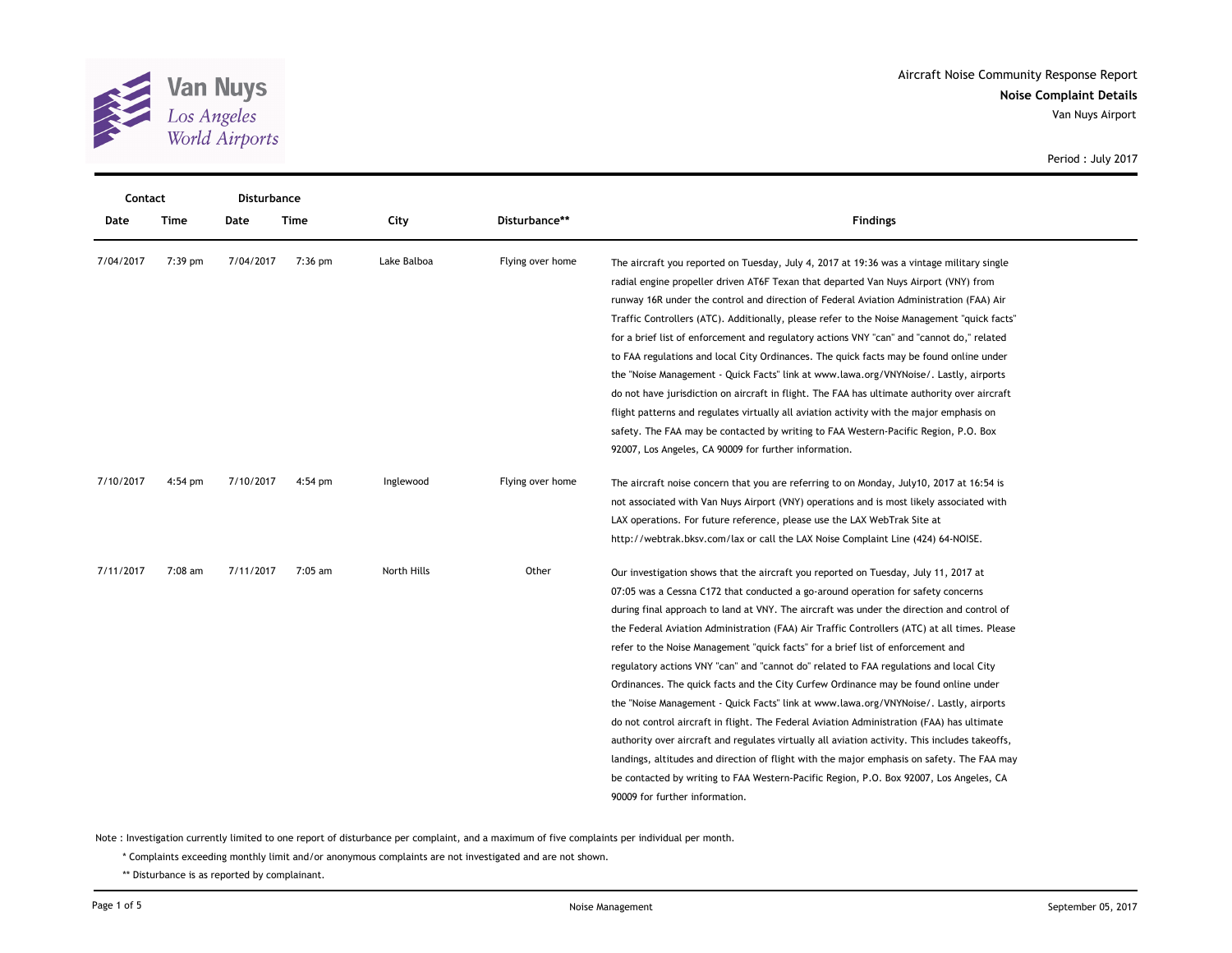|           | Contact<br>Disturbance |           |                    |               |                  |                                                                                                                                                                                                                                                                                                                                                                                                                                                                                                                                                                                                                                                                                                                                                                                                                                                                                                                                                                                                                                                                                                                                                                                                                                     |
|-----------|------------------------|-----------|--------------------|---------------|------------------|-------------------------------------------------------------------------------------------------------------------------------------------------------------------------------------------------------------------------------------------------------------------------------------------------------------------------------------------------------------------------------------------------------------------------------------------------------------------------------------------------------------------------------------------------------------------------------------------------------------------------------------------------------------------------------------------------------------------------------------------------------------------------------------------------------------------------------------------------------------------------------------------------------------------------------------------------------------------------------------------------------------------------------------------------------------------------------------------------------------------------------------------------------------------------------------------------------------------------------------|
| Date      | Time                   | Date      | Time               | City          | Disturbance      | <b>Findings</b>                                                                                                                                                                                                                                                                                                                                                                                                                                                                                                                                                                                                                                                                                                                                                                                                                                                                                                                                                                                                                                                                                                                                                                                                                     |
| 7/12/2017 | 12:11 am               |           | 7/11/2017 10:47 pm | Sherman Oaks  | Unusually loud   | The aircraft noise you reported on Tuesday, July 11, 2017 at 22:47 was associated with a<br>FAA certified Stage 3 Gulfstream G-III departure from VNY. The departure from VNY<br>runway 16R was under the control and direction of Federal Aviation Administration (FAA)<br>SoCal Air Traffic Controllers (ATC). The departure was consistent with normal VNY<br>departure operations and complied with all City of Los Angeles and Federal laws and<br>regulations. Please refer to the Noise Management "quick facts" for a brief list of<br>enforcement and regulatory actions VNY "can" and "cannot do" related to FAA regulations<br>and local City Ordinances. The quick facts may be found online under the "Noise<br>Management - Quick Facts" link at www.lawa.org/VNYNoise/. Lastly, airports do not<br>have jurisdiction on aircraft in flight. The Federal Aviation Administration has ultimate<br>authority over aircraft flight patterns and regulates virtually all aviation activities. This<br>includes altitudes and direction of flight with the major emphasis on safety. Please<br>contact the FAA by writing to FAA Western-Pacific Region, P.O. Box 92007, Los Angeles,<br>CA 90009 for further information. |
| 7/16/2017 | $9:19$ pm              | 7/16/2017 | $8:34$ pm          | Granada Hills | Flying over home | The aircraft you reported on Sunday, July 16, 2017 at 20:34 was an Embraer Legacy 650<br>that arrived at VNY under the control and direction of Federal Aviation Administration<br>(FAA) Air Traffic Controllers (ATC). Additionally, please refer to the Noise Management<br>"quick facts" for a brief list of enforcement and regulatory actions VNY "can" and "cannot<br>do," related to FAA regulations and local City Ordinances. The quick facts may be found<br>online under the "Noise Management - Quick Facts" link at www.lawa.org/VNYNoise/.<br>Lastly, airports do not have jurisdiction on aircraft in flight. The FAA has ultimate<br>authority over aircraft flight patterns and regulates virtually all aviation activity with<br>the major emphasis on safety. The FAA may be contacted by writing to FAA<br>Western-Pacific Region, P.O. Box 92007, Los Angeles, CA 90009 for further information.                                                                                                                                                                                                                                                                                                               |
| 7/17/2017 | $10:02 \text{ pm}$     | 7/17/2017 | $1:36$ am          | Sherman Oaks  | Unusually loud   | The aircraft noise you reported on Monday, July 17, 2017 at 01:36 was an Embraer<br>Legacy 650 (E35L) departing Van Nuys Airport (VNY) under the control and direction of<br>Federal Aviation Administration (FAA) SoCal Air Traffic Controllers (ATC). The departure<br>was consistent with normal VNY departure operations. Please refer to the Noise<br>Management "quick facts" for a brief list of enforcement and regulatory actions VNY<br>"can" and "cannot do" related to FAA regulations and local City Ordinances. The quick<br>facts may be found online under the "Noise Management - Quick Facts" link at<br>www.lawa.org/VNYNoise/. Lastly, please note that airports do not have jurisdiction on<br>aircraft in flight. The Federal Aviation Administration has ultimate authority over aircraft                                                                                                                                                                                                                                                                                                                                                                                                                    |

\* Complaints exceeding monthly limit and/or anonymous complaints are not investigated and are not shown.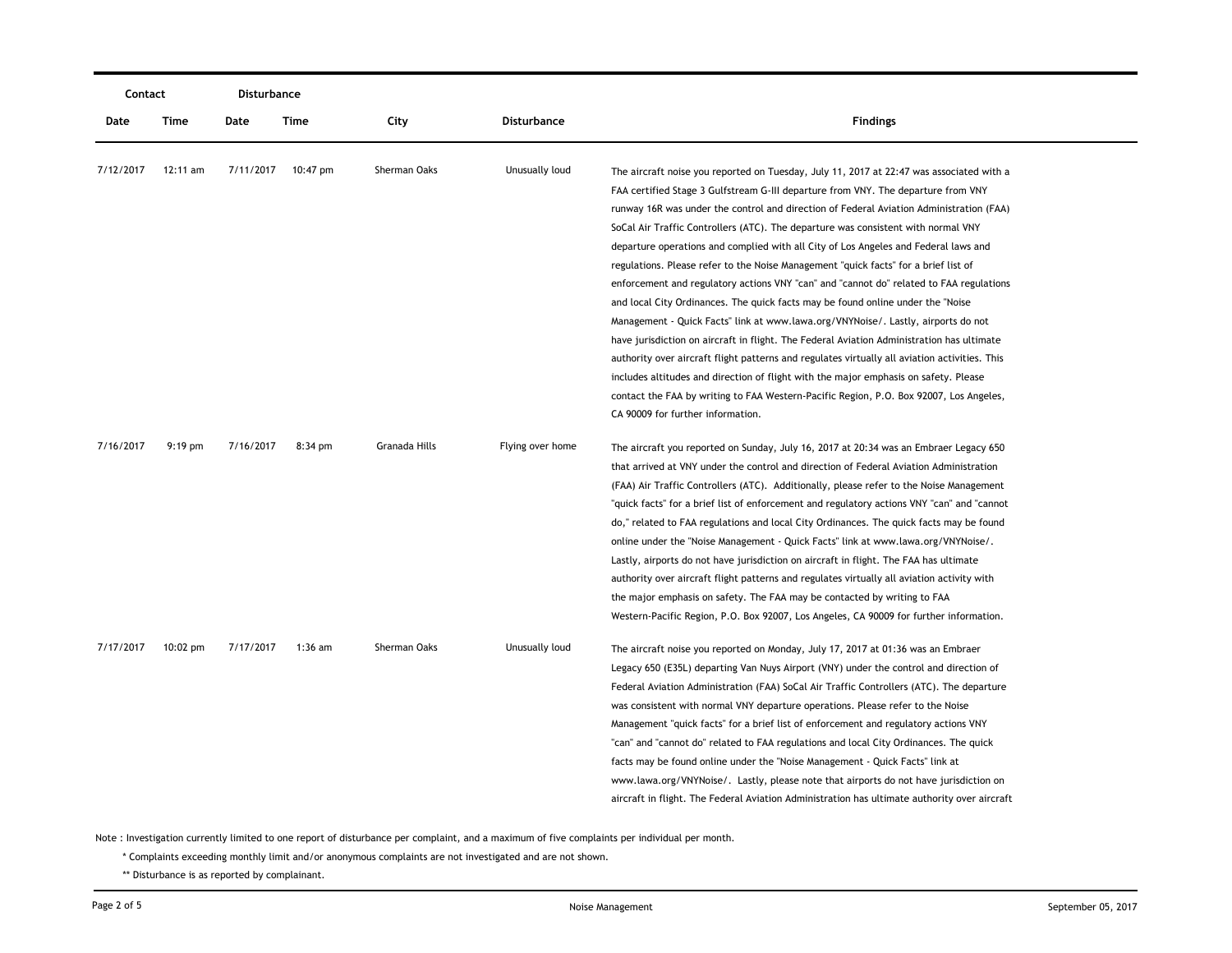| Contact   |                    | Disturbance |                    |                    |                          |                                                                                                |  |  |
|-----------|--------------------|-------------|--------------------|--------------------|--------------------------|------------------------------------------------------------------------------------------------|--|--|
| Date      | Time               | Date        | Time               | City               | Disturbance              | <b>Findings</b>                                                                                |  |  |
|           |                    |             |                    |                    |                          | flight patterns and regulates virtually all aviation activities. This includes altitudes and   |  |  |
|           |                    |             |                    |                    |                          | direction of flight with the major emphasis on safety. You may contact the FAA by writing      |  |  |
|           |                    |             |                    |                    |                          | to FAA Western-Pacific Region, P.O. Box 92007, Los Angeles, CA 90009 for further               |  |  |
|           |                    |             |                    |                    |                          | information.                                                                                   |  |  |
| 7/18/2017 | $10:58 \text{ pm}$ |             | 7/18/2017 10:56 pm | <b>Culver City</b> | Late night/early morning | The aircraft noise concern that you are referring to on Tuesday, July 18, 2017 at 22:56 is     |  |  |
|           |                    |             |                    |                    |                          | not associated with Van Nuys Airport (VNY) operations and is most likely associated with       |  |  |
|           |                    |             |                    |                    |                          | LAX operations. For future reference, please use the LAX WebTrak Site at                       |  |  |
|           |                    |             |                    |                    |                          | http://webtrak.bksv.com/lax or call the LAX Noise Complaint Line (424) 64-NOISE. Please        |  |  |
|           |                    |             |                    |                    |                          | note that airports do have the authority to direct or control aircraft. The FAA has            |  |  |
|           |                    |             |                    |                    |                          | ultimate authority over aircraft flight patterns and regulates virtually all aviation          |  |  |
|           |                    |             |                    |                    |                          | activity with the major emphasis on safety. The FAA may be contacted by writing to FAA         |  |  |
|           |                    |             |                    |                    |                          | Western-Pacific Region, P.O. Box 92007, Los Angeles, CA 90009 for further information.         |  |  |
| 7/21/2017 | $10:33$ am         |             | 7/20/2017 11:15 pm | Sherman Oaks       | Late night/early morning | The location of your residence and surrounding community is subject to numerous                |  |  |
|           |                    |             |                    |                    |                          | aircraft transiting to and from the many Southern California airports, including VNY. It is    |  |  |
|           |                    |             |                    |                    |                          | not uncommon for aircraft departing VNY to overfly your community for destinations to          |  |  |
|           |                    |             |                    |                    |                          | the south, the north or the east. In addition, the volume of jet operations at VNY has         |  |  |
|           |                    |             |                    |                    |                          | been increasing slightly with the improving economy since reaching a low in 2009, so           |  |  |
|           |                    |             |                    |                    |                          | compared to the past few years there may be more frequent jet departures over your             |  |  |
|           |                    |             |                    |                    |                          | community. Please note, airports do not have jurisdictions over aircraft in flight, how        |  |  |
|           |                    |             |                    |                    |                          | frequently or where the Federal Aviation Administration (FAA) SoCal Air Traffic Controllers    |  |  |
|           |                    |             |                    |                    |                          | (ATC) may sequence aircraft. The FAA has ultimate authority over aircraft flight patterns      |  |  |
|           |                    |             |                    |                    |                          | and regulates virtually all aviation activity. This includes takeoffs, landings, altitudes and |  |  |
|           |                    |             |                    |                    |                          | direction of flight with the major emphasis on safety. Lastly, please refer to the VNY         |  |  |
|           |                    |             |                    |                    |                          | Noise Management "quick facts" for a brief list of enforcement and regulatory actions          |  |  |
|           |                    |             |                    |                    |                          | VNY "can" and "cannot do," related to FAA regulations and local City Ordinances. The           |  |  |
|           |                    |             |                    |                    |                          | quick facts may be found online under the "Noise Management - Quick Facts" link at             |  |  |
|           |                    |             |                    |                    |                          | www.lawa.org/VNYNoise/.                                                                        |  |  |
| 7/22/2017 | 12:49 pm           |             | 7/22/2017 12:45 pm | Chatsworth         | Flying over home         | The propeller aircraft you reported on Saturday, July 22, 2017 at 12:45 was conducting         |  |  |
|           |                    |             |                    |                    |                          | Touch and Go training. This type of training is common and critical for airmen's currency      |  |  |
|           |                    |             |                    |                    |                          | and is a requirement that is certified in the pilot's logbook. This aircraft was under the     |  |  |
|           |                    |             |                    |                    |                          | direction and control of the Federal Aviation Administration (FAA) Air Traffic Controllers     |  |  |
|           |                    |             |                    |                    |                          | (ATC) at all times and the pilot was instructed to turn early several times for safety and     |  |  |
|           |                    |             |                    |                    |                          | separation from airliners on final to land at Hollywood-Burbank Airport (BUR). Additionally,   |  |  |

\* Complaints exceeding monthly limit and/or anonymous complaints are not investigated and are not shown.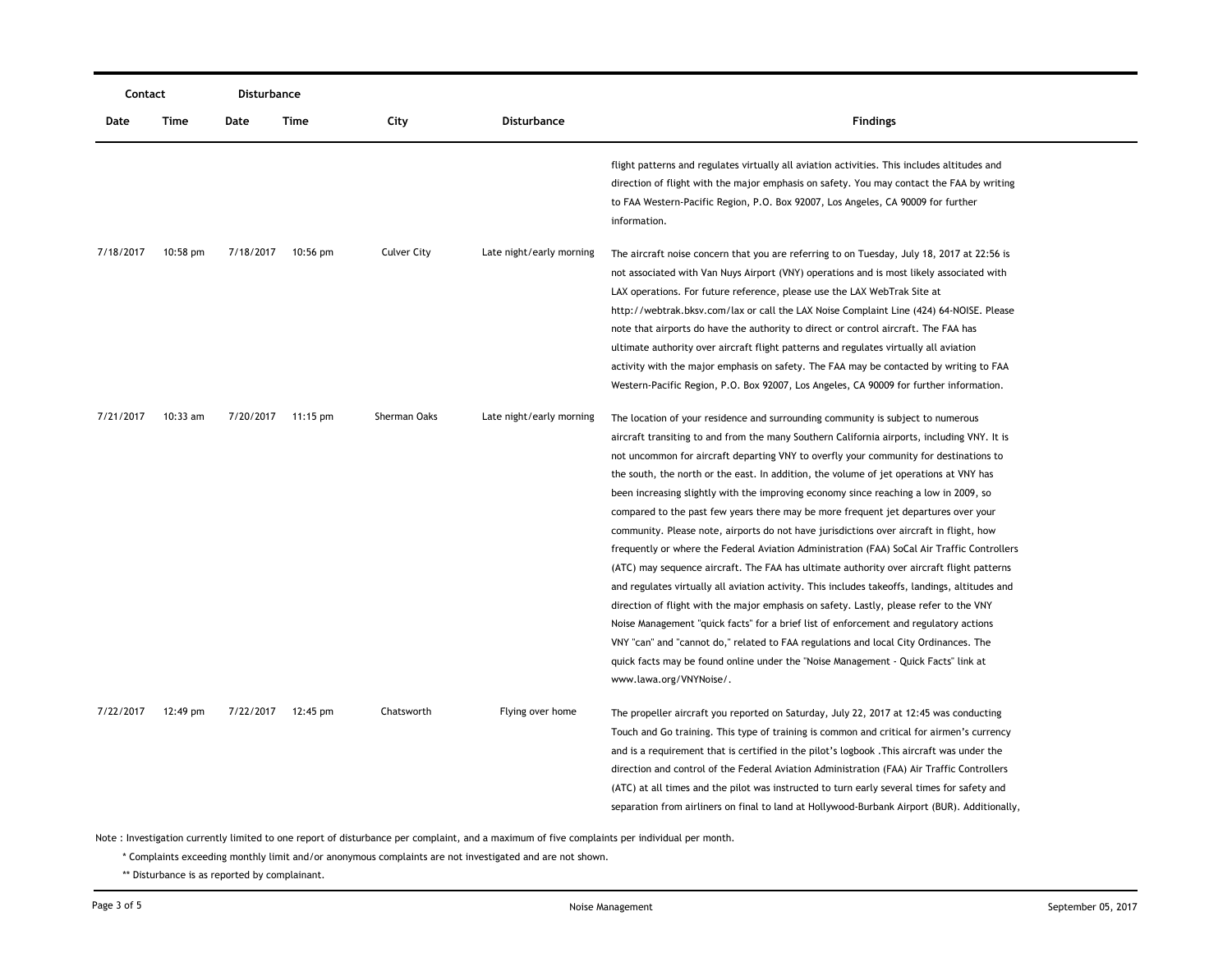|           | Contact   |           | Disturbance |             |                      |                                                                                                |
|-----------|-----------|-----------|-------------|-------------|----------------------|------------------------------------------------------------------------------------------------|
| Date      | Time      | Date      | Time        | City        | <b>Disturbance</b>   | <b>Findings</b>                                                                                |
|           |           |           |             |             |                      | please refer to the Noise Management "quick facts" for a brief list of enforcement and         |
|           |           |           |             |             |                      | regulatory actions VNY "can" and "cannot do," related to FAA regulations and local City        |
|           |           |           |             |             |                      | Ordinances. The quick facts may be found online under the "Noise Management - Quick            |
|           |           |           |             |             |                      | Facts" link at www.lawa.org/VNYNoise/. Lastly, airports do not have jurisdiction on            |
|           |           |           |             |             |                      | aircraft in flight. The FAA has ultimate authority over aircraft flight patterns and           |
|           |           |           |             |             |                      | regulates virtually all aviation activity with the major emphasis on safety. The FAA may be    |
|           |           |           |             |             |                      | contacted by writing to FAA Western-Pacific Region, P.O. Box 92007, Los Angeles, CA            |
|           |           |           |             |             |                      | 90009 for further information.                                                                 |
| 7/23/2017 | $9:30$ am | 7/23/2017 | $9:27$ am   | Pacoima     | Vibration/rumbling   | The helicopter you reported on Sunday, July 23, 2017 at 09:27 was an overflight not            |
|           |           |           |             |             |                      | associated with VNY operations. The aforementioned helicopter departed from                    |
|           |           |           |             |             |                      | Hollywood-Burbank Airport (BUR) at approximately 09:10 Local Time (LCL) and arrived at         |
|           |           |           |             |             |                      | Whiteman Airport (WHP) at approximately 09:27 LCL. Please contact WHP at (818)                 |
|           |           |           |             |             |                      | 896-5271 and/or the Hotline at BUR at (800) 441-0409 for further information regarding         |
|           |           |           |             |             |                      | this operation. Please note that airports do not have jurisdiction on aircraft in flight. The  |
|           |           |           |             |             |                      | FAA has ultimate authority over aircraft flight patterns and regulates virtually all aviation  |
|           |           |           |             |             |                      | activities. This includes altitudes and direction of flight with the major emphasis on         |
|           |           |           |             |             |                      | safety. The FAA may be contacted by writing to FAA Western-Pacific Region, P.O. Box            |
|           |           |           |             |             |                      | 92007, Los Angeles, CA 90009 for further aviation related information.                         |
| 7/23/2017 | $1:24$ pm | 7/23/2017 | $8:00$ am   | North Hills | Frequency of flights |                                                                                                |
|           |           |           |             |             |                      | The propeller aircraft activities you reported on Sunday, July 23, 2017 at 08:00 were          |
|           |           |           |             |             |                      | conducting Touch and Go training. This type of training is commonly conducted at VNY           |
|           |           |           |             |             |                      | and it is not uncommon for a pilot to execute multiple, consecutive circuits over the          |
|           |           |           |             |             |                      | airport in a single session. The aircraft were under the direction and control of the          |
|           |           |           |             |             |                      | Federal Aviation Administration (FAA) Air Traffic Controllers (ATC) at all times. Also please  |
|           |           |           |             |             |                      | note that your residence lies under or near the standard flight path for aircraft landing      |
|           |           |           |             |             |                      | on runways 16 and is subject to numerous aircraft on final approach for landing.               |
|           |           |           |             |             |                      | Additionally, airports do not have jurisdictions over aircraft in flight, how frequently or    |
|           |           |           |             |             |                      | where the FAA ATC may sequence aircraft. The FAA has ultimate authority over aircraft          |
|           |           |           |             |             |                      | flight patterns and regulates virtually all aviation activity. Lastly, please refer to the VNY |
|           |           |           |             |             |                      | Noise Management "quick facts" for a brief list of enforcement and regulatory actions          |
|           |           |           |             |             |                      | VNY "can" and "cannot do," related to FAA regulations and local City Ordinances. The           |
|           |           |           |             |             |                      | quick facts may be found online under the "Noise Management - Quick Facts" link at             |
|           |           |           |             |             |                      | www.lawa.org/VNYNoise/. Please contact the FAA by writing to FAA Western-Pacific               |
|           |           |           |             |             |                      | Region, P.O. Box 92007, Los Angeles, CA 90009 for further information regarding aviation       |

\* Complaints exceeding monthly limit and/or anonymous complaints are not investigated and are not shown.